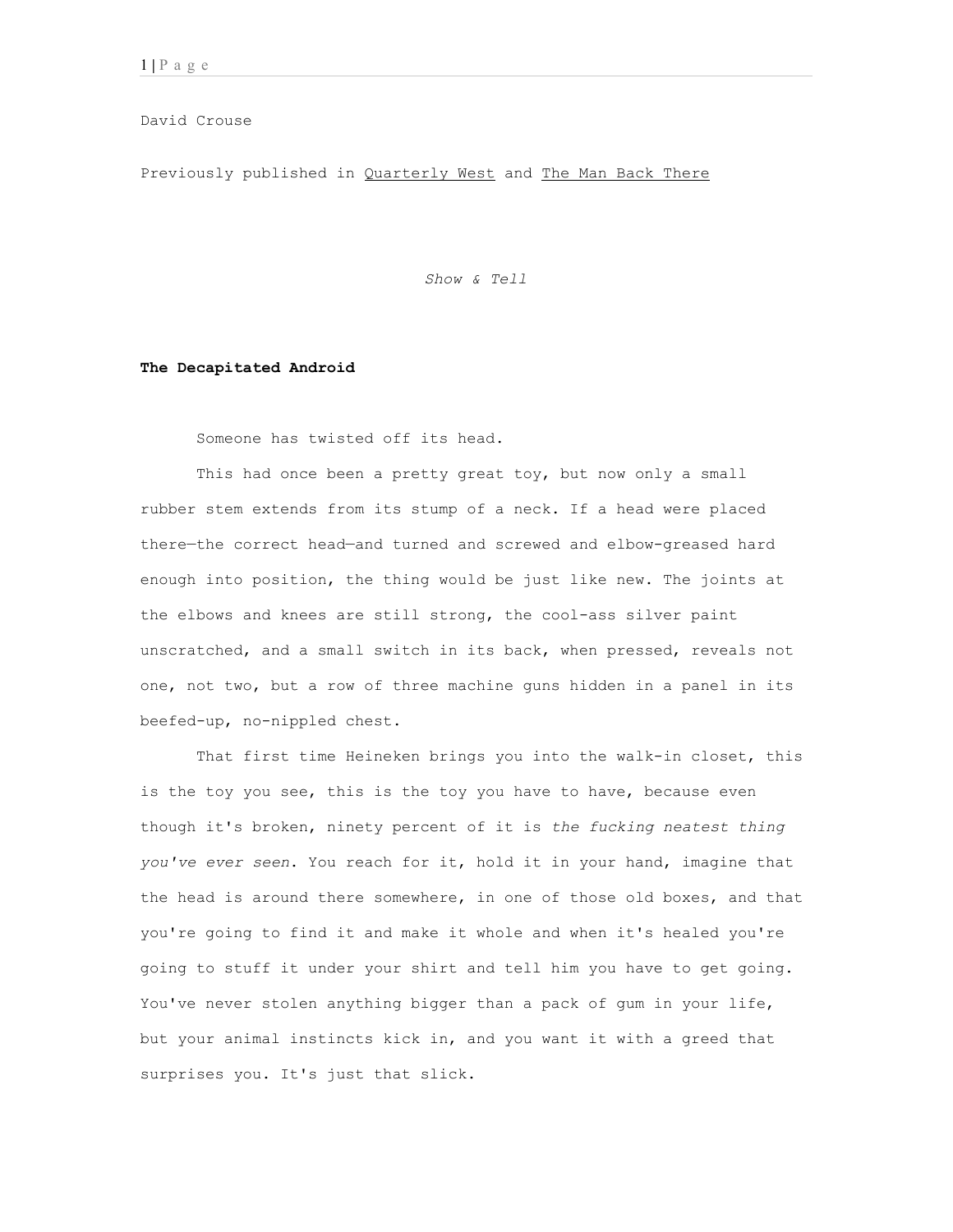Heineken pushes shirts out of the way so he can climb to the back of the room. It's more like a room than a closet, you realize, as the shirts part and you can see the length of it. It has a small window at the far end that looks out onto their large yard. He looks out the window, then turns and slides down into a crouching position. "This is where she put all his stuff," he says.

His nickname is Heineken because he once drank one of his dad's Heineken beers out behind the school, in broad daylight, during school hours, or least this is the story he told you when you met him at the beginning of the summer, at the scrub-brush baseball diamond at the end of your block. He was wearing the same shirt then that he is today—a yellow T-Shirt with 'Star Wars' written across it in space-aged block lettering. You often lie awake at night wondering why you're the only person in North America who hasn't seen this movie. But you're not about to beg your brother to drive you. You just lie. You say you have seen it four times, one less than Heineken, who repeats the storyline enough that you sort of feel like you really *have* seen it.

"If she knew we were fucking around in here she would go ape shit," he says, as he wipes the back of his arm across his nose.

When your grabbed Kool-Aid from his fridge just an hour ago, you noticed that there were Heineken's there in the vegetable crisper, four of them placed end to end in rows of two, like batteries. "Yeah," you say, even though you have never seen his mother, know nothing about her temper or why this place is off limits. That comes later.

"It's hot in here," he says. "I'm sweating like a pig."

You make a sound like your brother sometimes makes, deep in the back of your throat, halfway between a burp and a snicker. It's a sign that you have better things to do, even though you don't. You have discovered another secret about the android. The machine guns are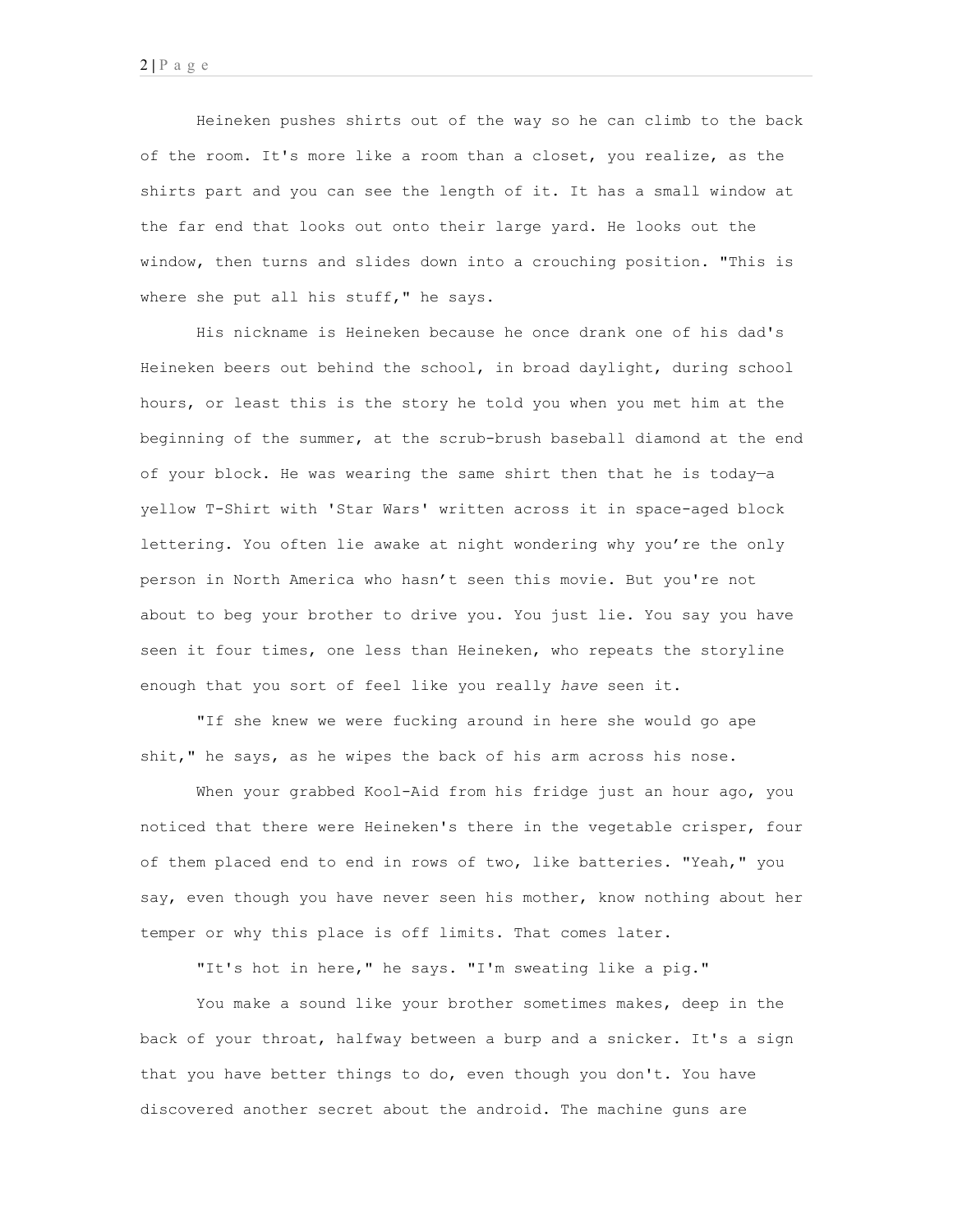hollow and fire real projectiles, little slivers of plastic with red rubber ball ends. You find one on the shelf, slide it into the barrel, cock the switch in its back, and hear the click.

It is the kind of thing little kids swallow. They fire it into their open mouths. Then you read about them in the newspaper.

Cool.

## **Satan's House of Horror**

This is missing its cover but you know it is issue twelve because you've read the fine print. All the secrets of the comic are written in the box at the bottom of the first page in type so small it feels like a joke at your expense: the year it was printed, the address of the publisher, the subscription rate for the comic in the United States and Canada, and the words *no similarity between any of the names, characters, persons, and/or institutions in this magazine with those of any living or dead person or institution is intended, and any such similarity which may exist is purely coincidental*.

Above these words, a brightly colored splash page shows a devil peering down at hordes of people stewing in a gigantic vat of molten lava. The Satan-figure has raised its pitchfork, because maybe one of these people might try jumping out of the lava and scrambling away to safety and it needs to be ready to spear that person through the heart. The rest of the comic has nothing to do with this image-it's a compilation of three boring, badly drawn ghost stories—but this one page rocks. The devil is smiling like crazy. You've never seen anybody so happy.

And then the creepy thought occurs to you, the so-scary-it-makesyou-proud idea. There are so many people in the vat that a lot of them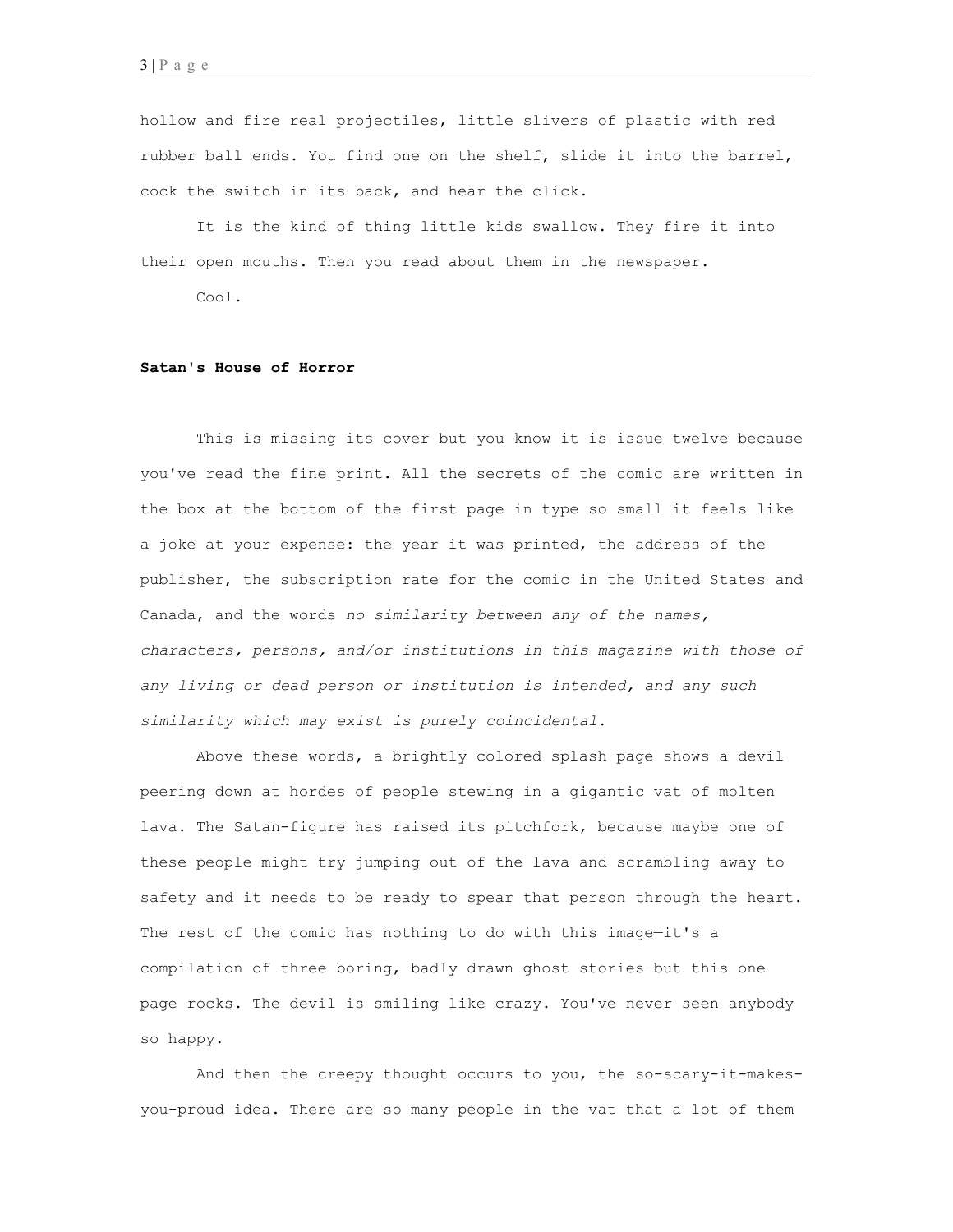probably do look like real people, despite the tiny words proclaiming that any such similarity is purely coincidental.

"He had a shit load of comics," Heineken says. He's watching you as you read. Occasionally he asks if you want to catch some TV, go to the pond and throw rocks, have some nachos, but sprawling on his bed with a stack of his brother's comic books is ten times better.

"Where is Oregon?" you ask, because that's where Heineken has told you his brother moved when he was sixteen.

"It's on the other side of the country," he says. "It's practically Alaska."

Sixteen seems just old enough to make an ambitious move like that. You're eleven now and in five years you are going to be a completely different person—and not a person like your own brother, who at nineteen slides his feet across the pocked kitchen linoleum like a tired fifty year old. You hear him from your bed when he comes home from work, his feet sliding, his keys clicking on the glass tabletop in the kitchen. The door to the room you share opens and he clicks on the light, then the TV, and you push your face into the darkness of your pillow.

Inside the comic book, a ghost in a black hood is walking down a corridor, dragging chains that create a long sound effect that spirals out of the panel and into the next one, where a man cringes in his bed, listening. This is stupid stuff you are reading, but you need to find out the end. You really hope somebody gets snuffed.

The ghost is passing through the door, arms extended, his hair like smoke trailing from the back of his head. The man is screaming, and something about their common expression—two mouths agape, two sets of eyes bulging, the similar caveman slope in their foreheads—makes it look like they are relatives in an especially ugly family.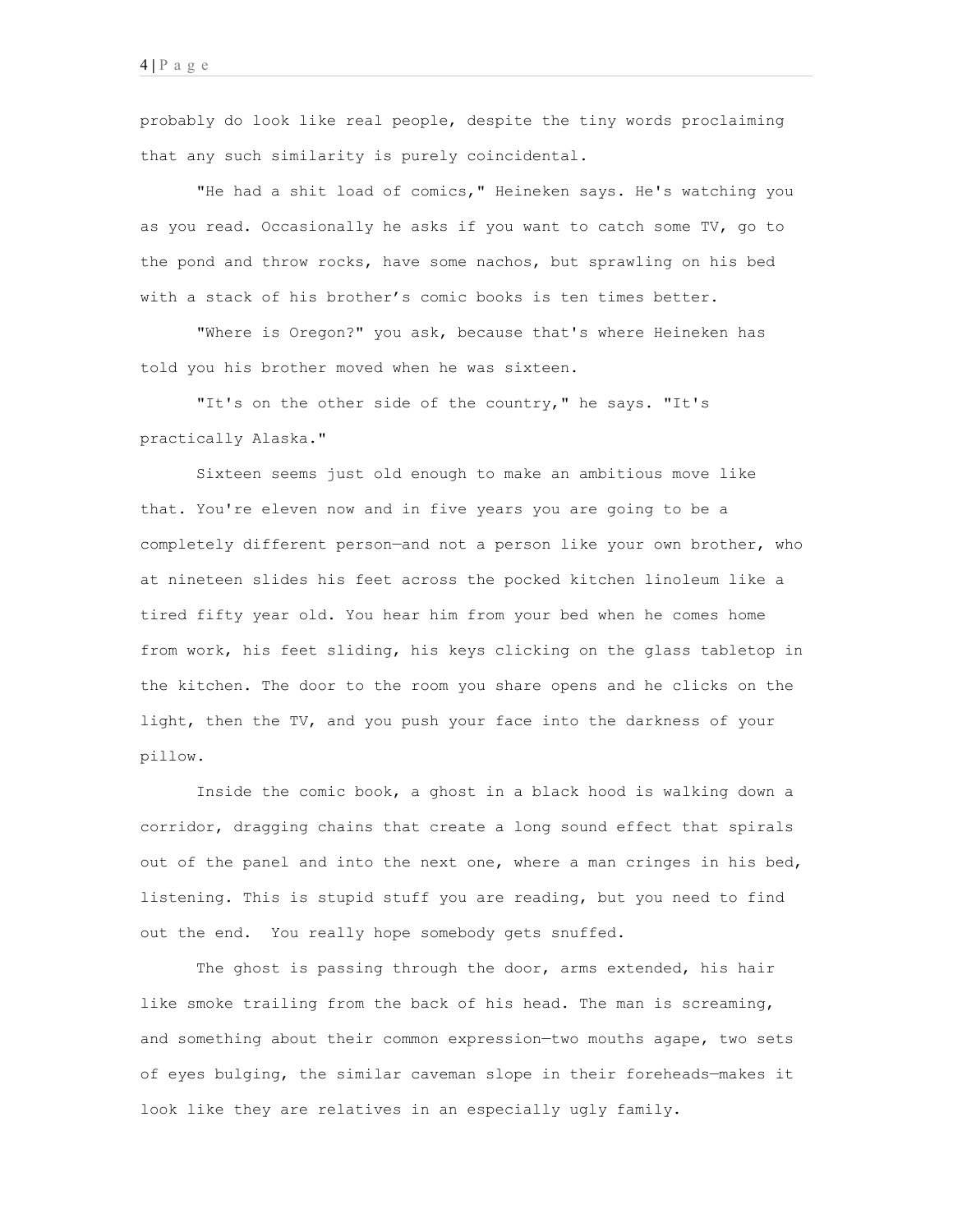You think that anybody could do bullshit like this; you could do it right now if you had a crayon and five minutes.

#### **Stupid Rubber Werewolf**

On Tuesday you play with marbles, holding them up to the light like jewels so you can see their shiny hypnotic centers. On Thursday you uncover a box of books—sword and sorcery paperbacks, thick science textbooks, a dog-eared collection of car photographs–and discover his name written neatly on the inside cover of each one. The next day you rummage through the pockets of a dungaree jacket and produce four things: a petrified stick of gum, a quarter, a ticket stub to a Black Sabbath concert, and a small werewolf made from rubber and wire. You bend its hands above its head, its legs into painful-looking pretzelshapes. Of the three big Hollywood monsters—Frankenstein, Dracula, and the Wolfman—the Wolfman is potentially the coolest, but this guy you're twisting around is not very cool at all, and you have no idea why someone would carry it around in a jacket as sleek and dirty-amazing as the one hanging from the wire hanger.

"Want to eat?" Heineken says.

"Sure," you say. Heineken's father works in Boston and his mother works in Lowell and they leave meals for him wrapped in cellophane when they leave for the day. He always offers half of them to you, but you never accept. Instead you open the cabinets, find something familiar—a can of tomato soup—and plop it in a pan.

Heineken watches as you click on a burner and shake the pan above the flame. Your mother waters soup to thinness, or yells at you if you overcook the eggs, so this is good, this is better than the eating itself, and at first you serve Heineken too—a bowl, a spoon, and then a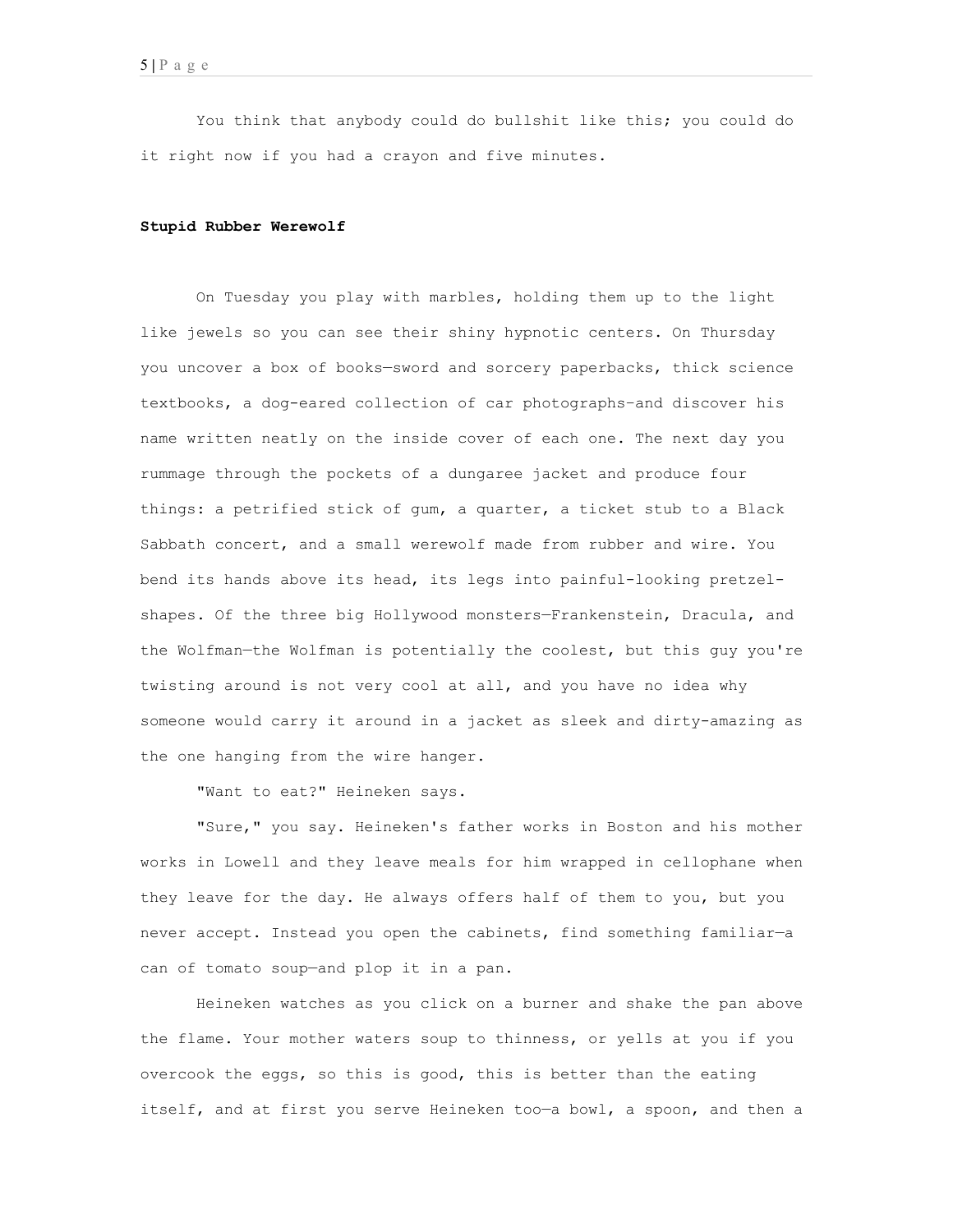piece of bread taken from the fridge. But he says no, and looks at the soup like he's not sure where it came from. You want to tell him, *look, this is yours*, but you eat separately—him his sandwich, you your soup and you're rushing to finish because today is Friday and you're running out of closet-time. In a few hours you will walk home and you won't see Heineken until Monday, when once again he will appear at the boring little playground where you first saw him hanging limply from the jungle gym. Then you will head to his house together, Heineken walking slightly ahead, talking loud about what he did with his parents that weekend. This is how it works.

You've thought of showing up here some rainy Sunday morning and ringing the bell, but you remember another kid in another city, last year, and the way his head appeared in the upstairs window when you knocked on his door, and then that long wait, the second knock, the stupid shamble back down the stairs and out into the street, where you picked up a rock and thought of throwing it hard at the spot where the face had been just a few seconds before.

The first taste of the soup ignites your hunger, but you rest the spoon in the bowl and let your appetite stand. "What did William do?" you ask, trying out the name from the inside cover of the books. It does not feel that unnatural on your lips, especially with one of his quarters in your pocket and the werewolf on the table.

"Who?" "William." "Billy," Heineken corrects you. Then he goes back to chewing like this is some kind of answer.

#### **Giant-Sized Super Spectacular**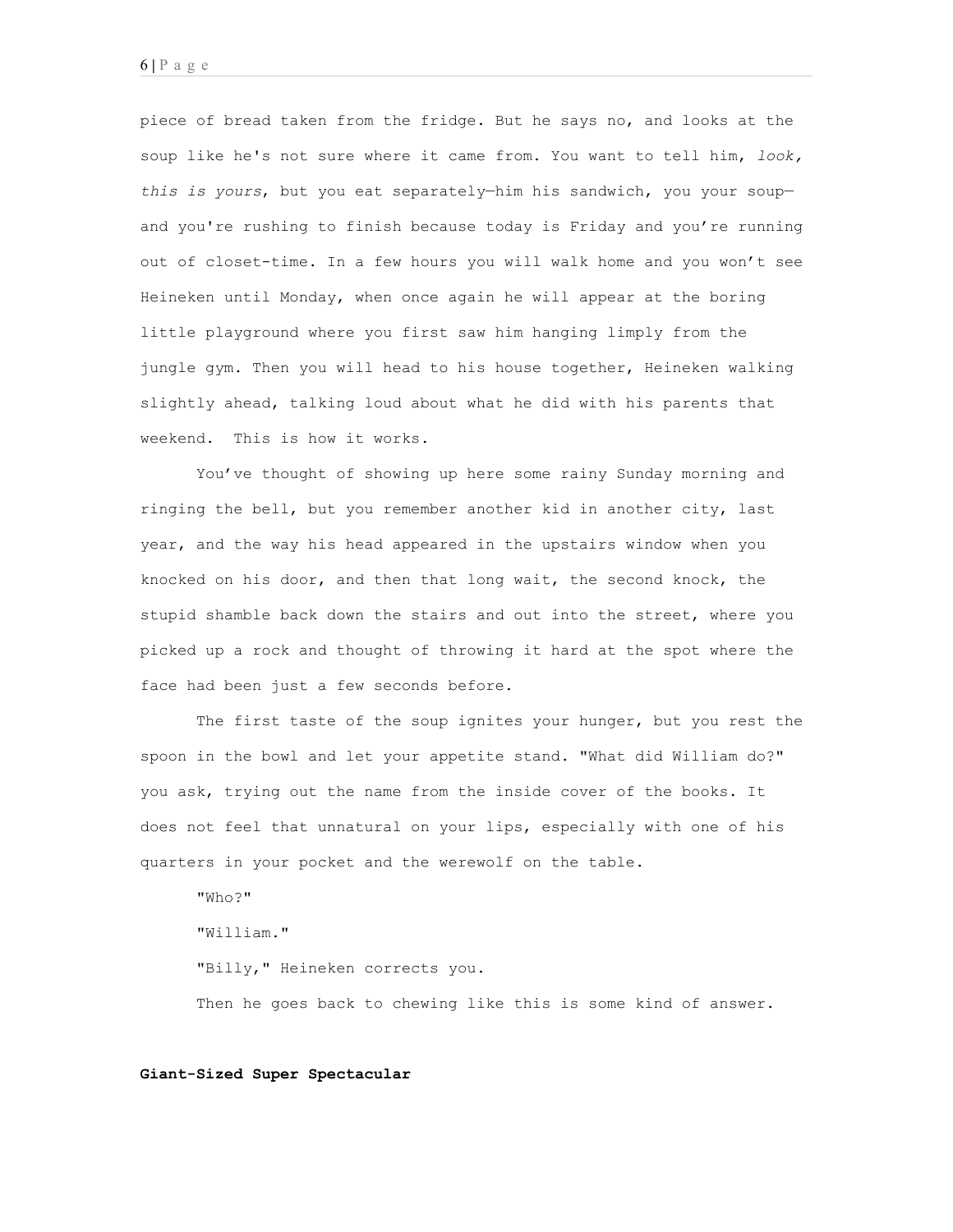There's at least one lesson to be learned from every object, and then something to learn when objects are put together in combinations of two or three, like the Matchbox car you found hidden inside a plastic submarine, but for the most part these lessons are beyond words. And the simplest lessons, the ones that appear in sentence form in your head, are as unsatisfying as your mom's mottos about *people making their own luck* and *respect being earned and not given* and sometimes, when she is especially tired, *tomorrow being a new day*. For instance: Supervillains are always trying to take over the world. Superheroes are always trying to stop them. That's the lesson in the comic book you are reading.

It seems like the millionth time these characters have fought, but there are no other issues before this one that help to explain what's happening. Why do The Lightning Dynamo and The Boomerang Kid dislike each other so much? The villain with the lizard skin keeps mentioning revenge, but revenge for what? It makes you think of September, that sick-stomach feeling that comes on you when you walk down the hall for the first time and everybody else is calling each other by name. You're this close to crumpling the stupid thing up, but you like the drawing, and one of the villains is sleek like a cat and has claws for hands.

"What does he do out there?" you ask. You are thinking that he maybe draws these things, comics like the one spread on the living room floor.

"Where?" Heineken asks. He's reading too. A boy scout manual. "Oregon," you say. "Your brother."

"He's a boxer," Heineken says, and his eyes do this screwy thing they've never done before. They look up and off to the right, into the far corner where the ceiling meets the wall, and for a second you think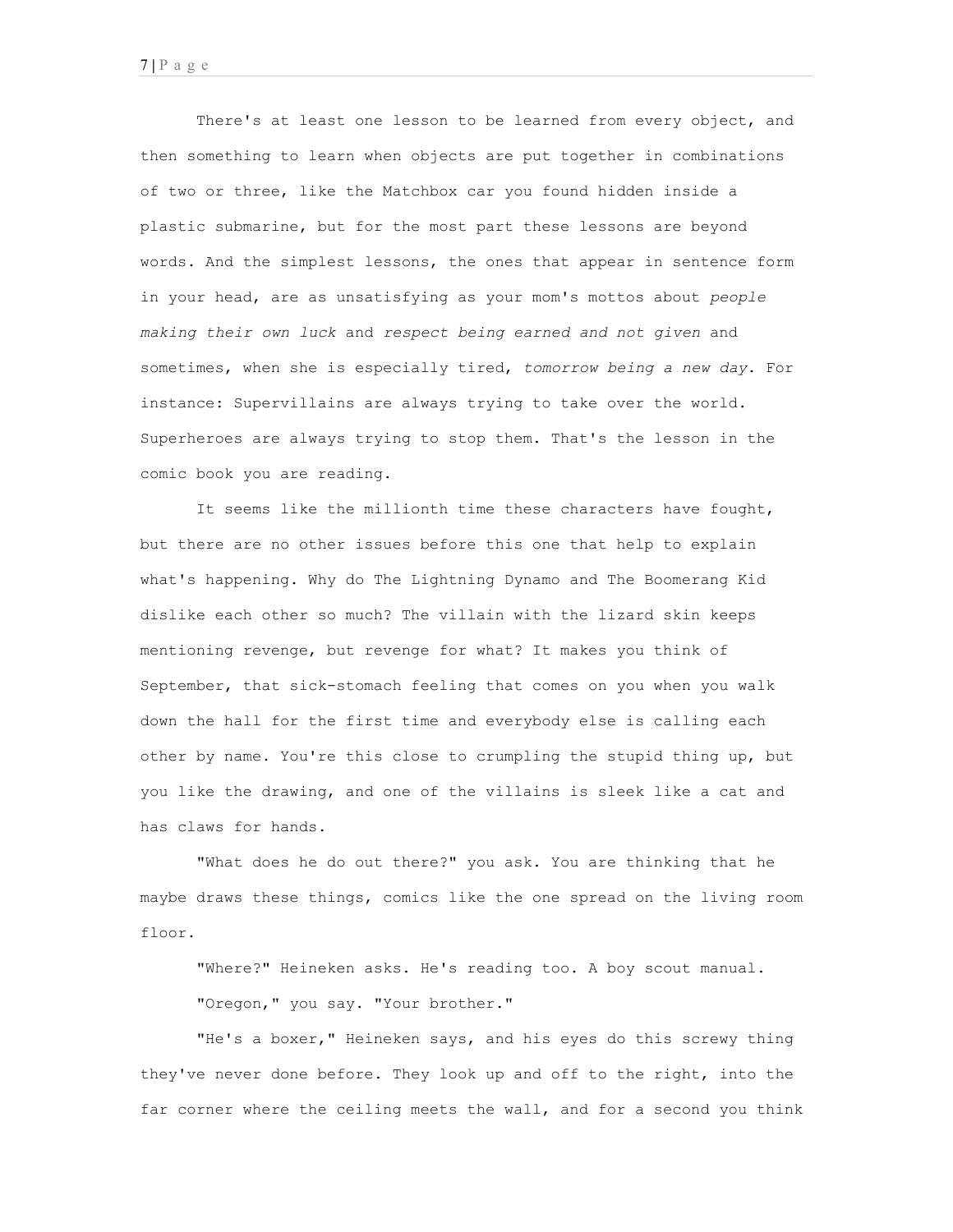he's heard a car in the driveway. You're ready to bolt down the stairs and out the back, into the thick woods behind their house. "A professional boxer," he says, limply, and your leg muscles relax.

You imagine him, hard and shiny-wet, throwing punches at the air. It is like a scene from an old movie except there is no plot, no dialogue, just the empty ring, the one mysterious character, and the sandpaper shuffle of his feet.

"It's going to rain," you say, but you stay where you are, flipping the pages of the comic back and forth without really looking at them.

You walk home through a light drizzle that makes the blacktop of the road glisten. You take the long route past the train station, and when you finally arrive at your front door the little house is dark except for a light in your mother's bedroom. So you head in through the back door and make a peanut butter sandwich by the light of the open refrigerator. When you finish you close the door with your foot and eat the sandwich standing in the dark. Your mother calls something out and you answer with a mumbled hello as you chew. Then you wipe the crumbs off your hands above the sink and head into the bedroom. You could have sworn you put the headless android under your bed, but there it is leaning against the lamp on your nightstand, standing at attention like it's been waiting up for you. Its head stem spears a small note, which you grab and ball up, think about throwing on the underwear-littered floor. But you open it and find your brother's scribbled handwriting. *Are you going through people's trash now? Show some self respect. Love, Gerry.* 

You'll have to hide the comic books somewhere better.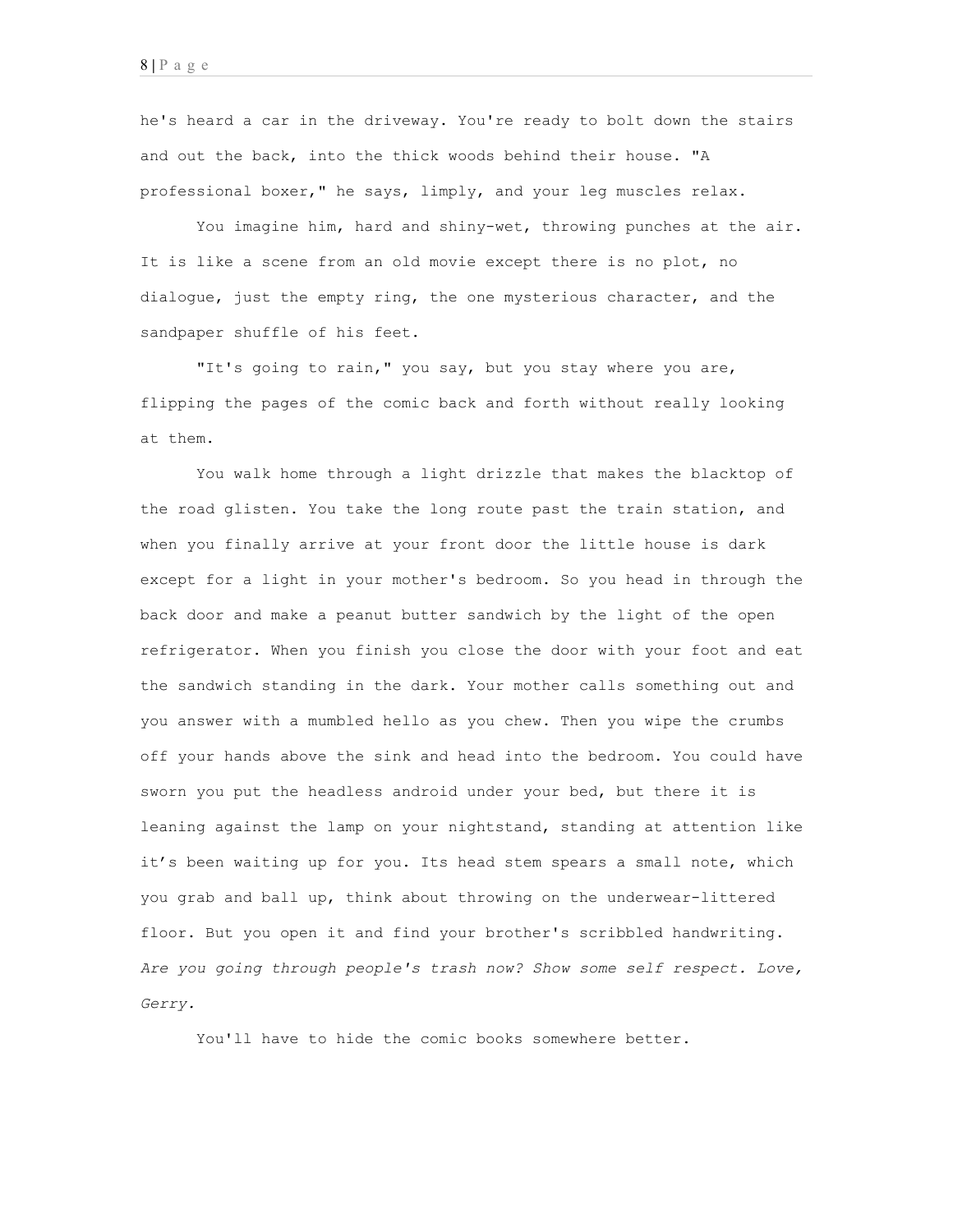#### **Broken Water Rockets**

Two long rockets with hollow ends that can be filled with water from a plastic hand pump. A drawing on the box shows a rocket flying into the air and droplets of water exploding through the sky. Two smiling cartoon kids look up from the ground, waving their hands like they're saying good-bye.

You are getting too old for this.

You love it though. Your own toys-the bag of plastic solders, a machine gun that goes clack clack clack when you pull the trigger, even your plastic bat with duct tape wrapped around one end—they've all gone unused since you moved here in May, but Heineken's brother's toys are special. You want to keep digging. And anyway, the summer is a little secret between you and Heineken. In the fall things will be different. You know that. You're pretty sure he does too.

"Damn it," you say, when the rocket spurts up half a foot in the air and falls to the driveway blacktop. You pick it up again, begin pumping the stupid pump again, and then swear again when it still doesn't work. "Damn it to hell."

You've developed a habit of swearing like a sergeant in the war movies your brother watches late at night when he comes home from his new job at the 7-11. It's his third this summer, and your mother is already talking about moving again. She says there are jobs in Florida, and the weather there is beautiful year-round. She has mentioned Washington state too, which you now know from a quick glance at a map is not that far from Oregon, but you're guessing it's a lot of baloney, like the time she wanted to go to Greece to check up on some old rich relative who probably doesn't exist.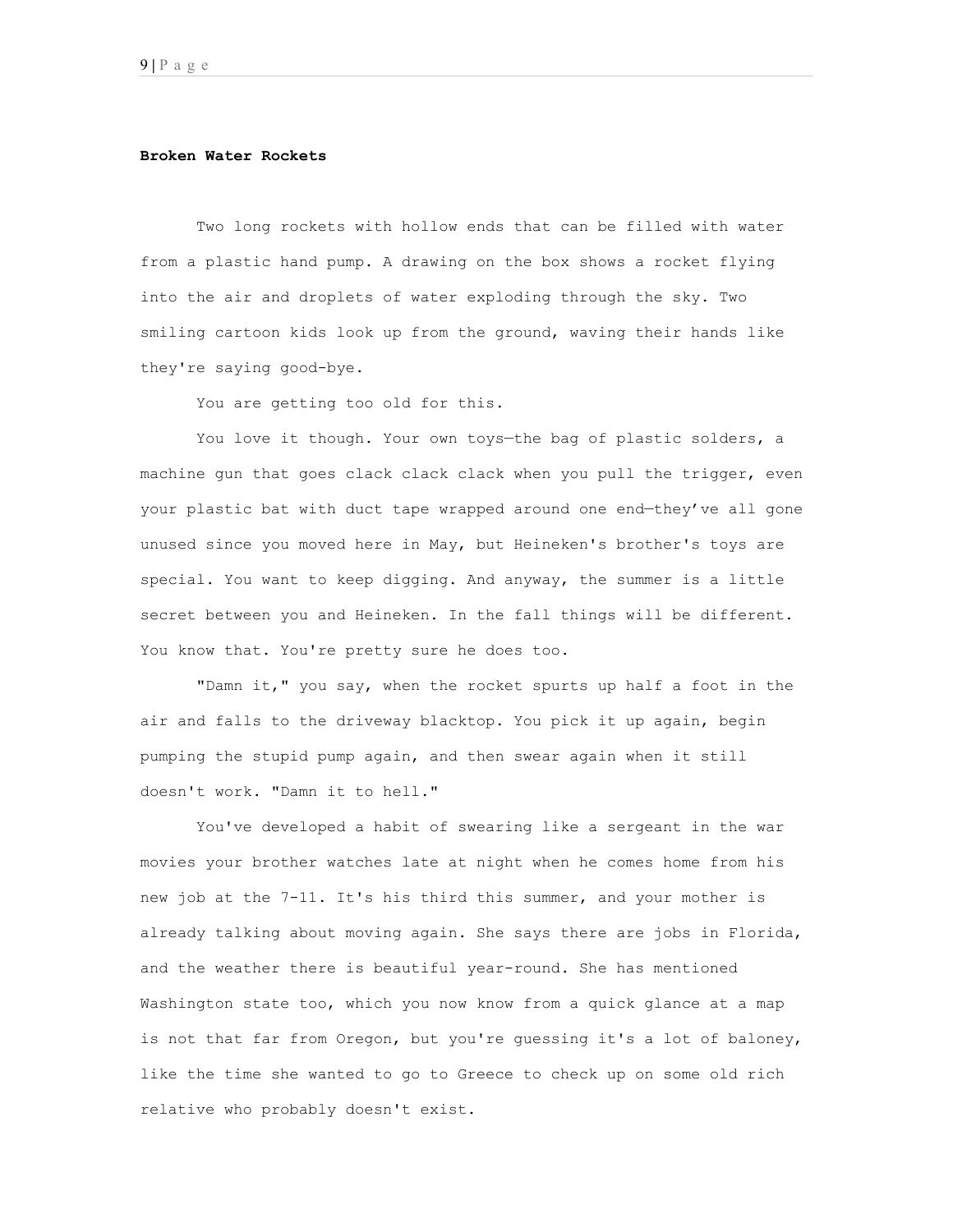"Your brother sure bought some stupid crap," you say, as you think about your own modest toys.

"Shut up," he says. He's not even looking at you. He's kicking at the grass near the two-car garage, trying to find June bugs. This yard is so different from the small square of dirt behind your own house. Sometimes you see a family of rabbits huddled around the back porch, or a single deer staring at you from the safety of the woods, and you watch them for as long as you can before they scramble away from you.

You're sick of the sight of his big flat face, his shirts with the little alligator on the chest, his pale little legs. You do some quick math in your head, trying to guess at how old he was when his brother left home, but you come up with nothing. The facts don't seem coherent yet. It's still like a bedtime story, something sleepy and faraway. "What was it you said before about the boxing?" you ask, and he shrugs his shoulders. He seems to do that more and more as you get to know him, although maybe you're just noticing it now. "You're a God damn liar," you tell him.

"Yeah, well, you're a God damn thief," he says.

You pick up the rockets and hold them while Heineken fills them with the hose.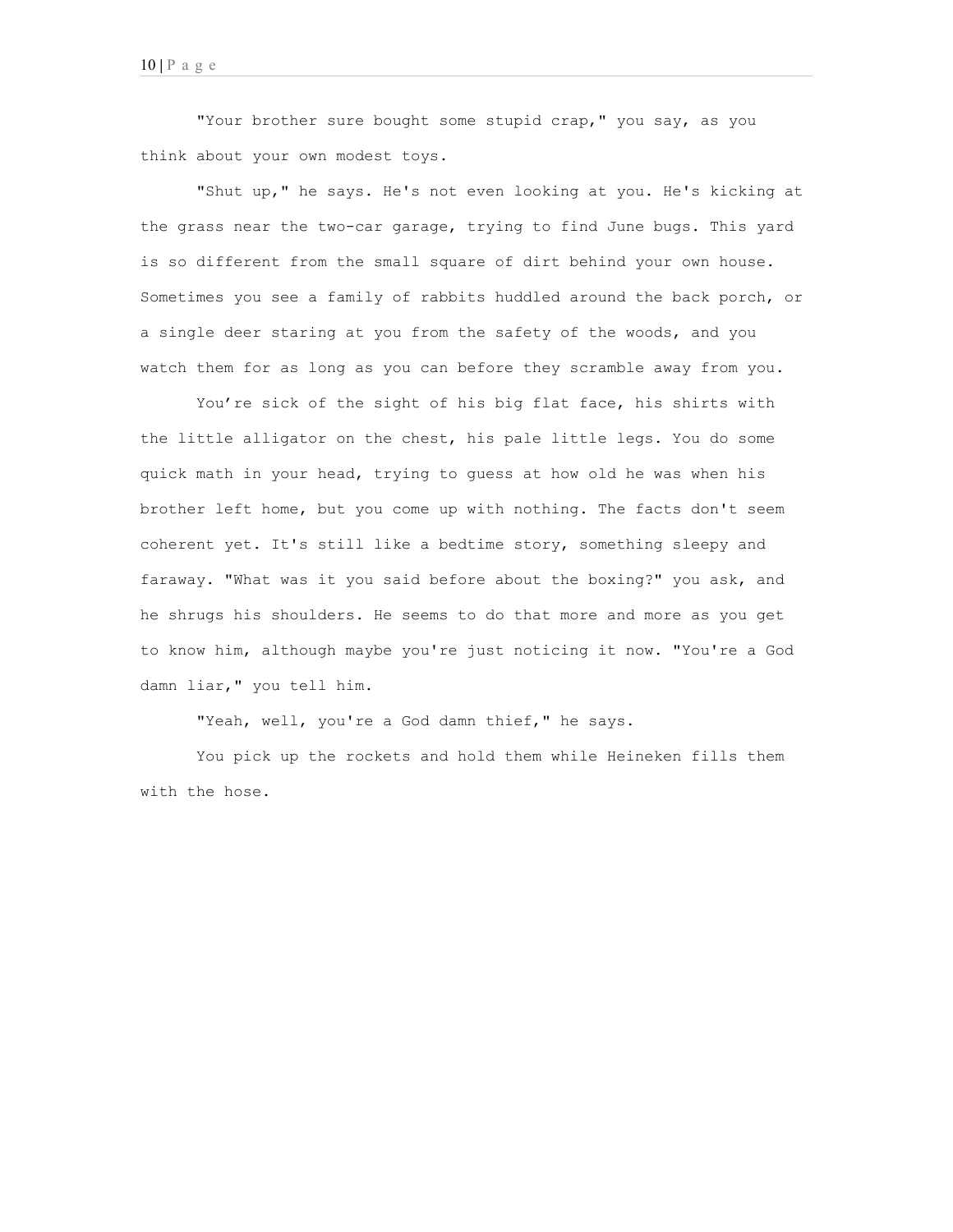## **The Other Robot**

This one is not nearly as good as the headless android, but it's kind of fun to smash with the hammer you find in Heineken's cellar. It's lower jaw is larger then its upper jaw and as the hammer comes down on its chest, it seems to be frowning at you like the little Buddha your mother keeps on the dashboard of her Chevy Impala. When your brother drives, he talks to it like it's a passenger, asks it where it's headed, then answers with a high, I'm-so-funny voice. "Canada!" it says back. Or, "Arkansas!"

You imagine the hammer accidentally coming down on your thumb and turning it blue. You sort of hope it does; then you would have something to be mad at Heineken for, because it is his hammer. But your swings come down hard and precise, in the same spot every time, directly on the chest, which has fractured open to reveal a little clockwork mechanism.

"What are you doing?" Heineken asks from behind you.

"Fixing something," you say, without breaking the sharp upward swing, the downward slam.

He turns and heads back into the living room, where he will probably sit in front of the TV and watch *Donahue* push a microphone into the faces of his studio audience members.

It doesn't feel like you're lying. There's something important inside, a little system of interlocking teeth and tiny rubber bands, and you want to see it as completely as you can. But as you break it open you are also smashing it flat. When you stop, Heineken comes back, but he doesn't say anything. "What?" you ask. You're breathing hard through your mouth.

"That was my brother's," he says.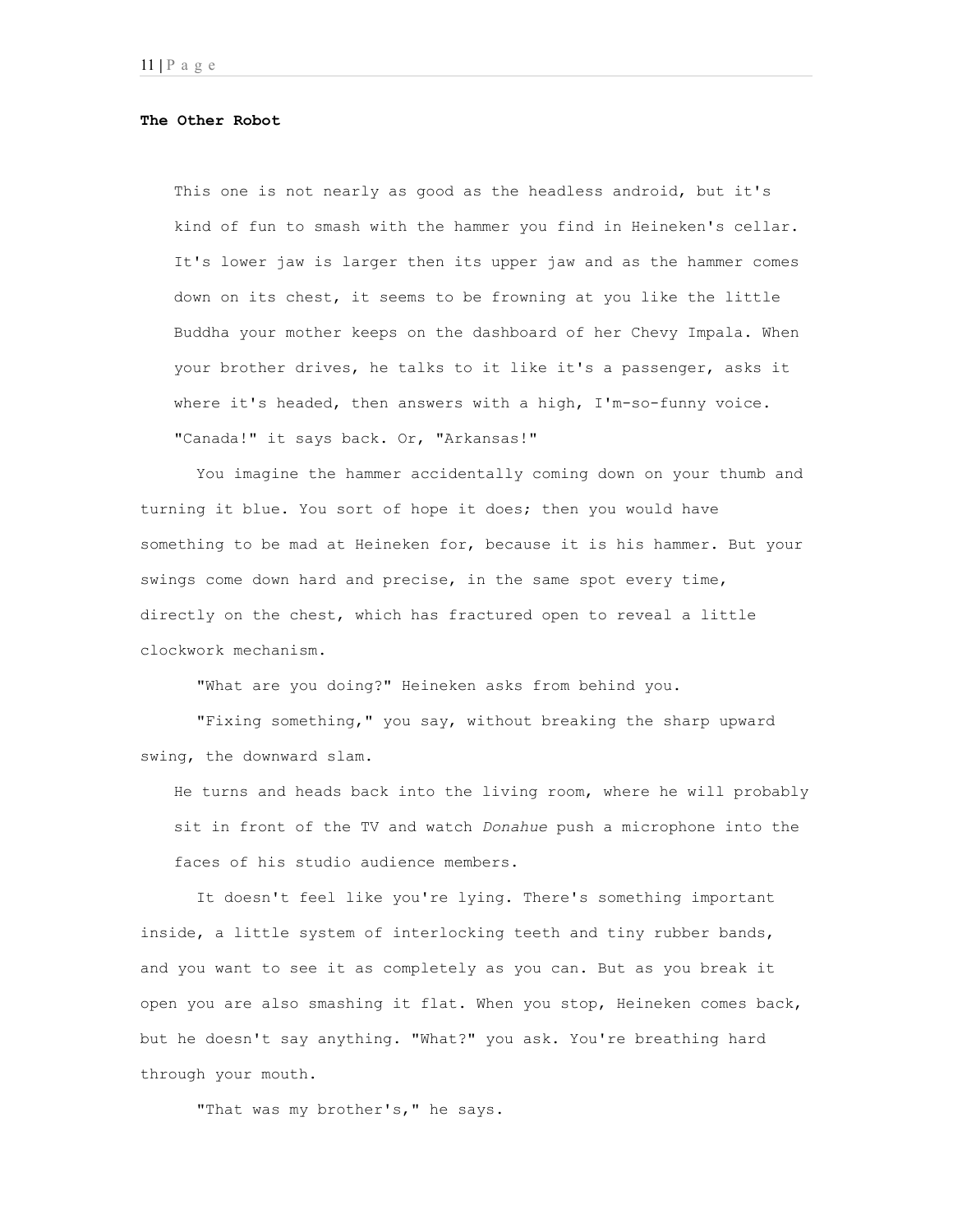"It wouldn't work," you say. "I was trying to fix it."

"He won that at the carnival," he says, "just before he left. We won it."

The word *the* before *carnival* pisses you off, like there is only one carnival in the entire world and you're supposed to know about it. "It's not like he's coming back for it," you say, but he's already walked away. You lift the hammer and bring it down a couple more times.

The landlord has been calling the house. You pick up the phone in the evening and he asks if your mother is there. You have orders to tell him she is in the shower, so this is what you tell him even though she sitting at the kitchen table scanning the newspaper. She lifts her head and smiles.

"Go tell her it's me," he says, because he's called enough that he's stopped introducing himself.

"She's in the shower," you say.

"I know that," he says, so you hang up the phone.

It begins to ring again. You walk away from it. So does your mother, in a different direction.

#### **Rusted Scimitar**

You know this word from some movie you saw just a few weeks before on Heineken's TV, so when you find one at the back of the closet behind some old clothes it's a doubly satisfying discovery.

It makes you feel strong to slide your hands around the grip and lift it, smart to know its real name. What do people call this? Luck.

You are wearing a plastic army helmet you found at the bottom of a box and although the two items do not fit together at first, with a little imagination you can picture yourself as a time traveler who has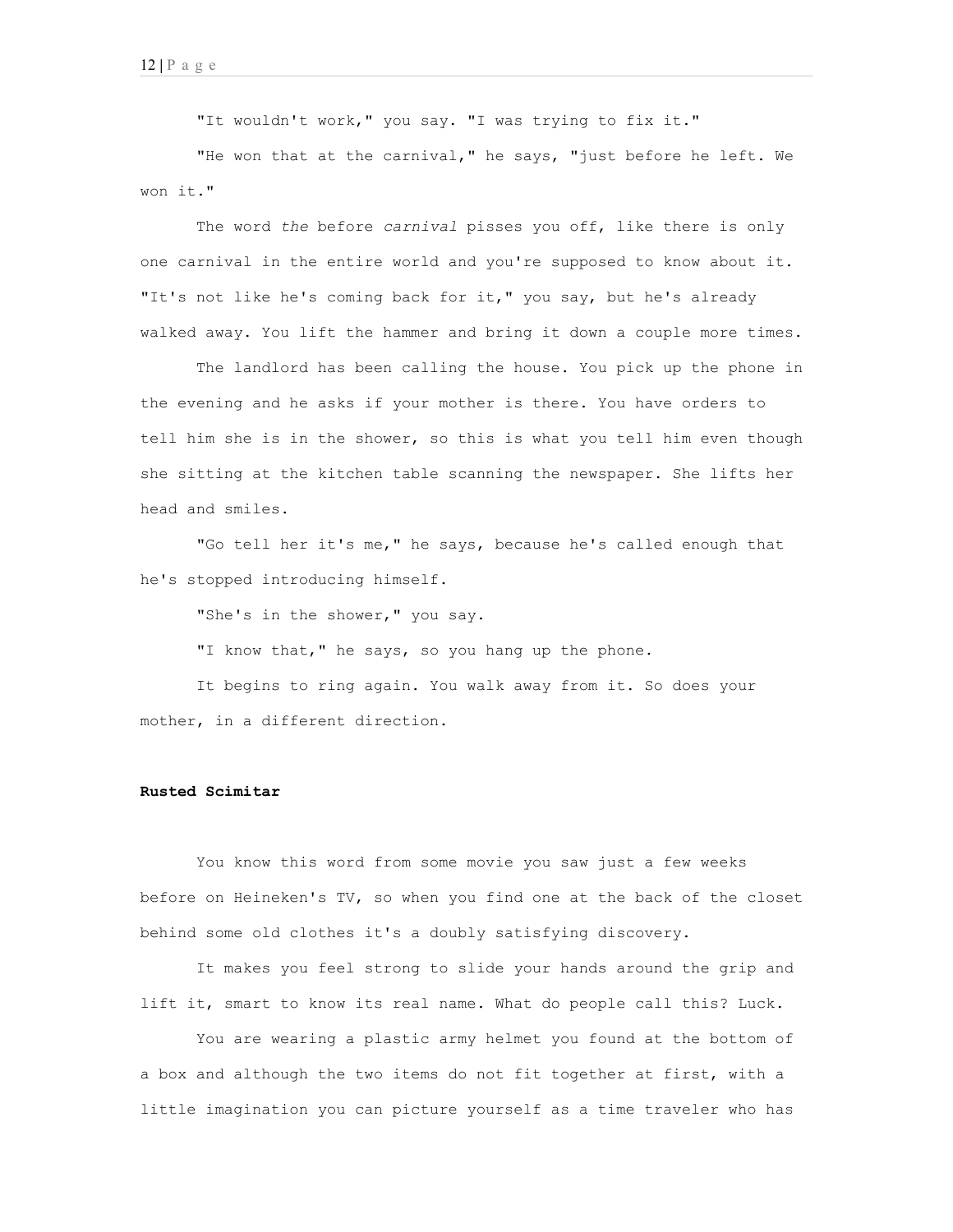picked up these odd items on all of his journeys through history. When you emerge from the closet, you feel so tough that you wave the scimitar around and say, "I could chop off someone's head with this."

You suddenly remember the decapitated android. Where did that thing end up, anyway? The last time you saw it was on your brother's pillow. He had pushed an orange down on its stem as a makeshift head, wrapped a napkin around its shoulders as a cape. "Watch it," Heineken says. "That thing is sharp." Which it is. You touch your thumb to it and draw a small droplet of blood, which you wipe on the front of your jeans. You point it at his chest and say, "Was your brother a pirate? Is that what he was?"

"Cut the shit," he says.

You can hear the cars driving up and down the street outside. It's a little past five o'clock—the latest you've ever been here—and the chances of one of those cars being driven by Heineken's mother grows greater every second. You poke the sword forward, move it in the shape of an X. He rolls his eyes. He's bored of this, bored of you, and he wants you to be gone. All summer you've been thinking you're the one who chooses to leave before they get home, but no, you can tell now, he's been the one prodding you out the door. He's ashamed of your dirty Keds and your hungry belly.

"A pirate," you say, because somehow you know this hurts.

"Shut the fuck up about my brother," he says.

There is something tense and dangerous here but you want to keep prodding it to see if it bites back. You raise the sword to his face. It's close enough that you could lean forward and tap his nose with the point, but all he needs to do is step back two steps. You kind of wish he would.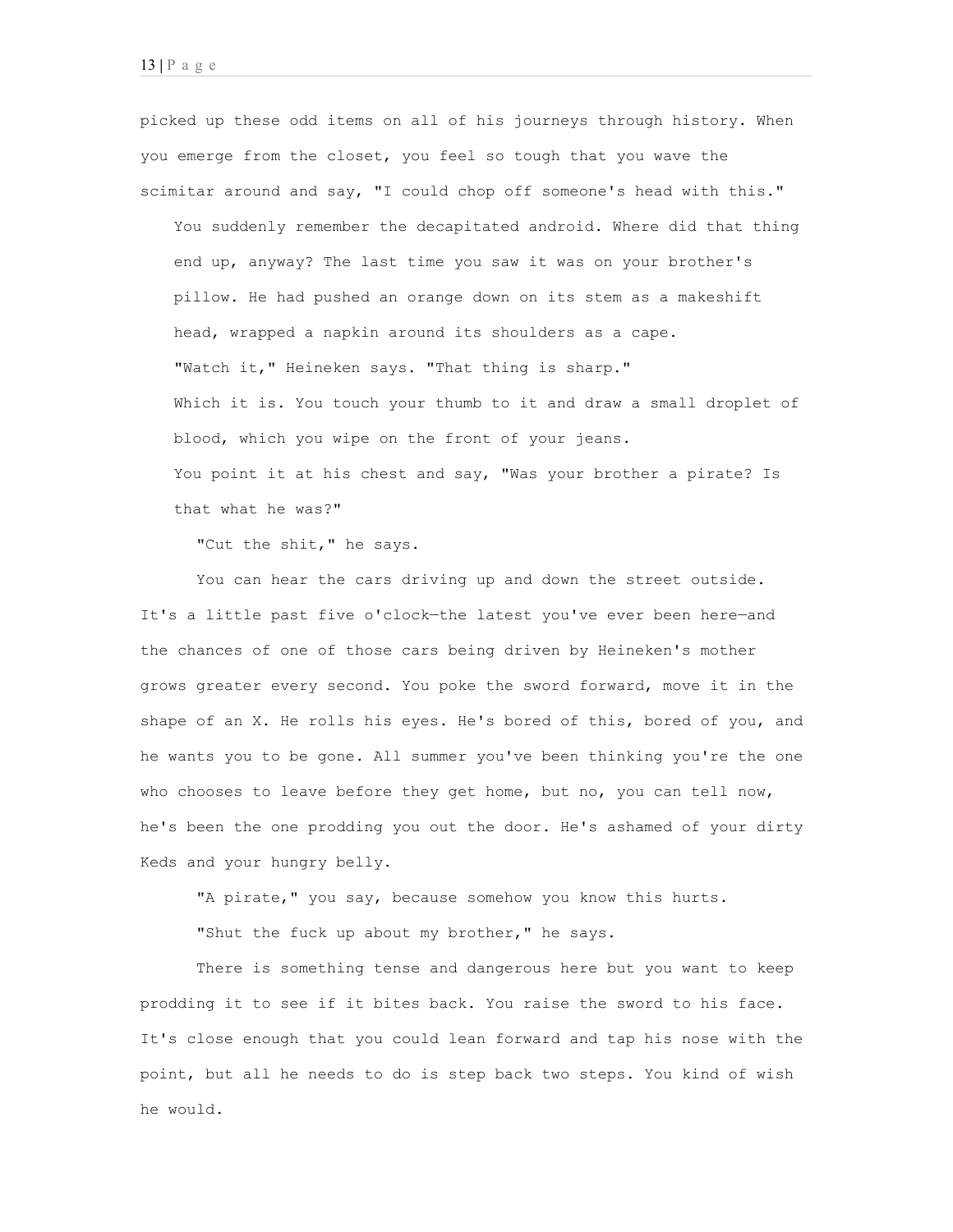"If he was here right now he would kick your ass," he says.

"A knight," you say. "Your knight in shining armor."

You are putting on your brother's I'm-too-funny Buddha voice and you hate yourself for it. You're almost relieved when Heineken slaps the sword to one side with the flat of his hand and throws a punch at your face. You duck your head and his hand hits the top of your head and then you are in there, grabbing him and pushing him back against the flower-print wallpaper. He grabs you too, in a grotesque little wrestling hold. You can hear him breathing hard. You can hear yourself too.

"Let me the fuck go," you say through gritted teeth.

"You first."

Where is the scimitar? For a scary-fantastic second, you think you have accidentally impaled yourself, that blood is pouring down your back. You are not scared of dying or the hospital, but the idea of staining the wall-to-wall is almost too horrible to imagine, and if Heineken were not gripping you tightly, you would clutch your shirt and try to stop the warm flow.

But the wetness on your back is just your own humiliating sweat. You fumble for a better position, slide your hands down his body. You can feel his ribs, the muscles in his thigh. You could stay like this for a long time, you decide, but he says, "On the count of three."

"One, two, three," you say. "One, two, three," and you both let go at the same time, step backward, stare each other down. Your shirt is torn down the front in two places. The scimitar is on the floor. It's not nearly as sharp as you thought it was, although it's probably heavy enough that the flat of the blade could cause some real damage. Heineken is trying to say something, but he's breathing too hard, and the words catch in his throat.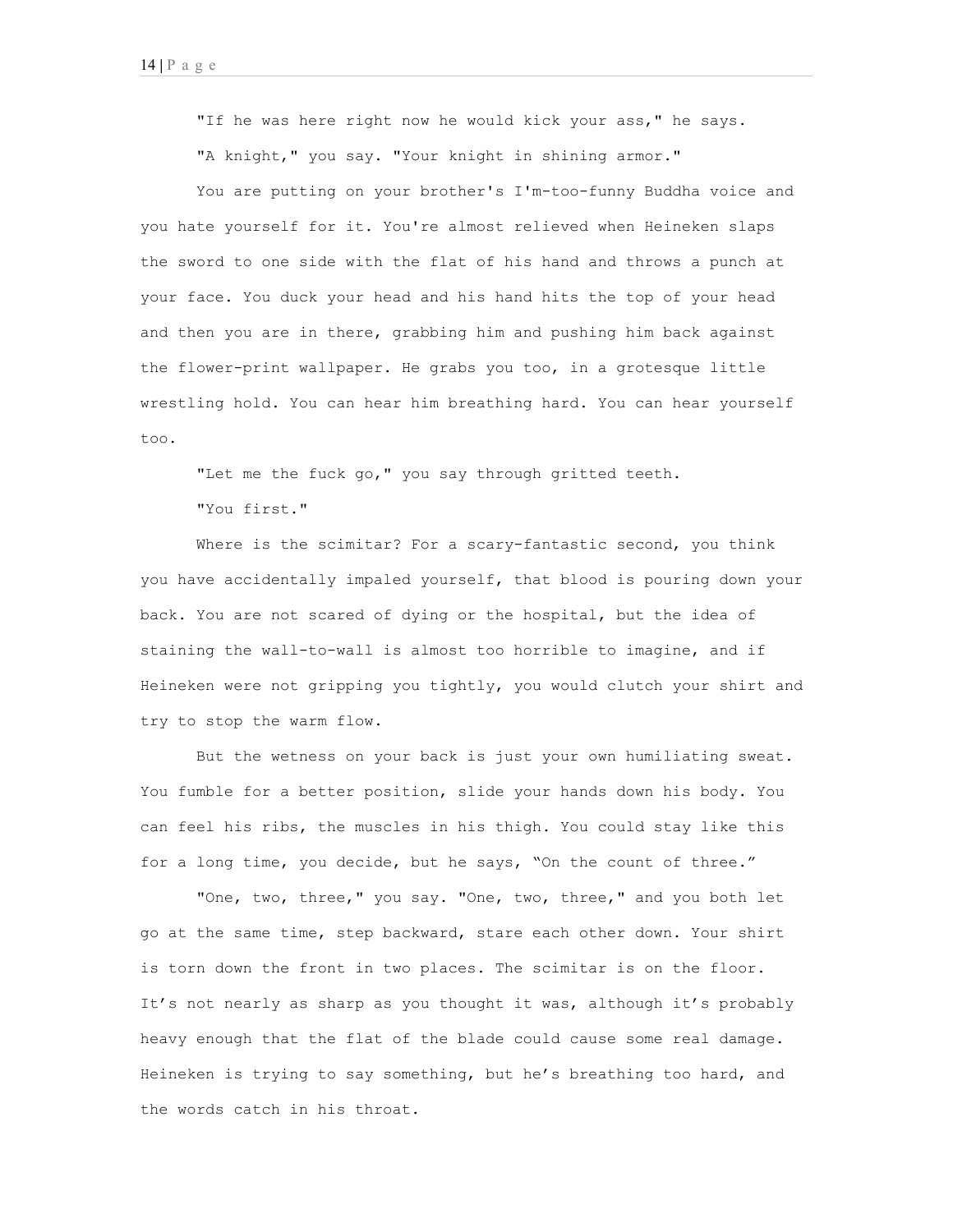You hear the front door opening, or think you hear it, so you run downstairs and out the back, where Heineken's mother is standing, her car keys still in her hand. "Hello there," she says, like she had expected you.

You don't say a word.

"Where did you get that hat?" she says.

"It's a helmet," you say, like a moron.

She reaches out and plucks it off your head and for a second, you think she's going to put it on her own head, but she holds it with two hands against her belly. You remember a funeral in one of the war movies, with a flag draped casket and a captain, the star of the movie, holding his cap that way. She says, "Are you a friend of Bobby's?"

It's like you're trying very, very hard not to exist.

"You were playing in the closet," she says.

"Why do you keep all those things?" you ask.

The moment hiccups as you wait for her to push her face into the correct expression—flat and stern and unemotional. "You're not supposed to be in there," she says, and although she isn't moving, you duck and scamper to your right, running past her and into the woods. When you are far enough away you stop and cup both hands to your mouth. You struggle to think of something to say, anything, and finally you yell out, "He's dead! He's dead!" but not loud enough for anyone to hear but you.

It's like the game you used to play sometimes. A half dozen kids wandering through the woods holding plastic water pistols and machine guns that made clicking sounds when you pulled the trigger. You'd shoot someone and then yell, "You're dead," when he didn't fall down. He would shoot back and yell too, a mocking echo, and pretty soon you'd be arguing about who had been hit, who had missed. Remembering this, you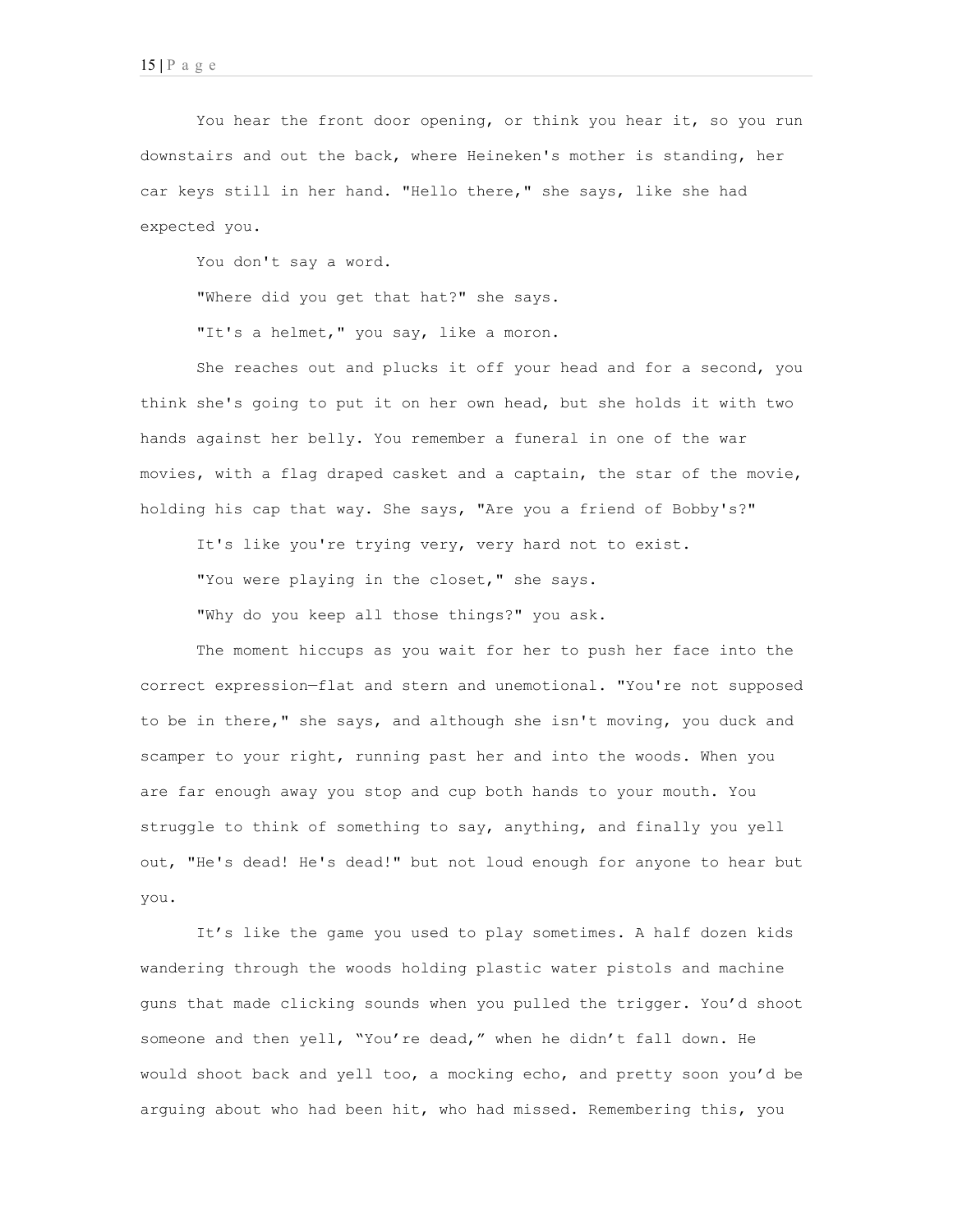yell out a little louder, the words part command and part question, but your voice sounds strange—distant, as if someone else is yelling those words at you, from off somewhere in the forest. You lower your hands, spin around and give the trees a once over, expecting to find Heineken there, holding the scimitar. Maybe smiling in a way you've never seen before—sinister and confident—or maybe wearing a face like his mother's when you asked the question about the closet. But of course he is not. Not even a squirrel or rabbit to act as an excuse for that scaredy cat feeling that's attacking the nape of your neck.

You pick up a good, straight stick and point it at an invisible enemy, mumble the words again like a little curse.

### **Home-Made Android Head**

It's not really. It's just a ball of black duct tape pushed down on the stem. You slip an old action hero helmet over it and it looks pretty good, good enough that you think of giving it to Heineken as a gift. But your brother finds it first and he tells you that you're pretty resourceful for a retard and that he's going to donate it to the retard museum. He holds it above his head, tempting you to make a grab for it, but you just chew on your lip until he takes it away.

You guess that this is the last time you'll see it, and you guess right. Years later, when talking to him on the phone, you'll sometimes wonder what he did with it, if he dropped it in the trash or gave it away or left it someplace you really should have looked if you had just been smarter by two I.Q. points.

But it's not all bad luck that day, is it? Because your mother comes home red-faced and smiling. She hugs you before she even closes the door and says that she just won the lottery. For a split-second you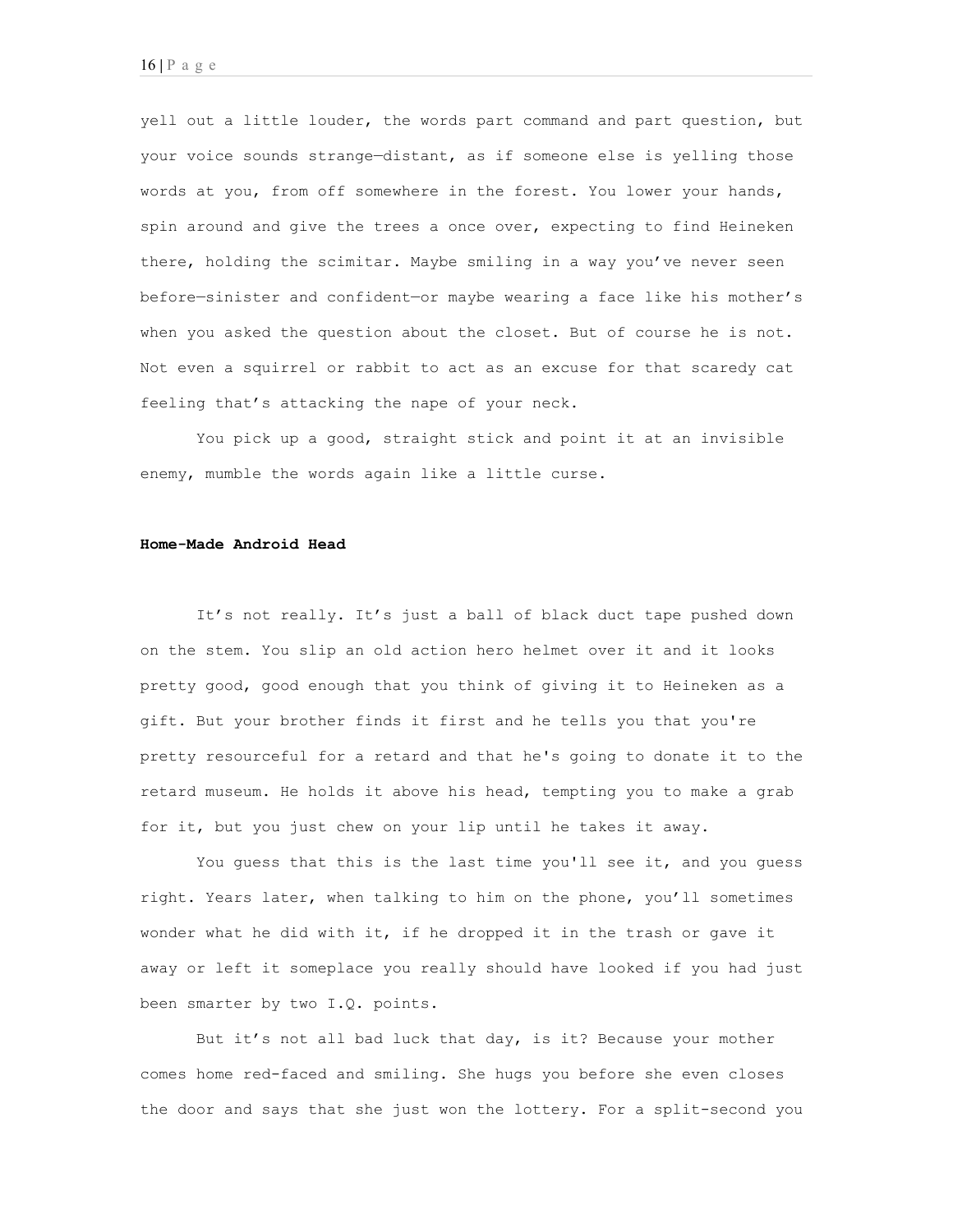imagine one million, two million, three million dollars—your mind spins you out of the house and across town and into some brand new life—but it's five hundred bucks, which is still a lot of money, and you hug her back.

She has lobsters in the car, she says, and you help her bring them inside. Their claws, you notice, are held shut by thick rubber bands. There are three of them, one for each of you in the family, and corn on the cob, and bottles of wine and beer, and strange little multi-colored cookies wrapped in green cellophane. There are more groceries in the trunk of the car than you've seen in your life, and you have to take five trips to get them all inside. When you're finished your mother pulls you into her arms again and tells you to close your eyes. But before you can she hands it over. It's a baseball glove—somehow she managed to smuggle it inside without you seeing—and she hands it over with a flourish and a small kiss.

She drinks a glass of wine and watches you flex your hand, pound your fist into the base of the glove, and hold your arm out like you're ready to receive a hard pitch. The glove's too big for you, but you make a show of loving it, and she even brings up little league, although by this time she's rambling about all sorts of ambitions and regrets and stupid men and signing you up for little league suddenly becomes one of a million things she should have done with her life.

"Christ," she says, with a little laugh, when she catches herself crying.

That night when she's asleep you lift the lid from the garbage can. You slide your fingers in, push aside coffee grounds and vegetable muck and sharp lobster shells, but it's not there.

You think of walking to Heineken's house in the dark, but even a retard like you is smart enough to know that it would be pointless.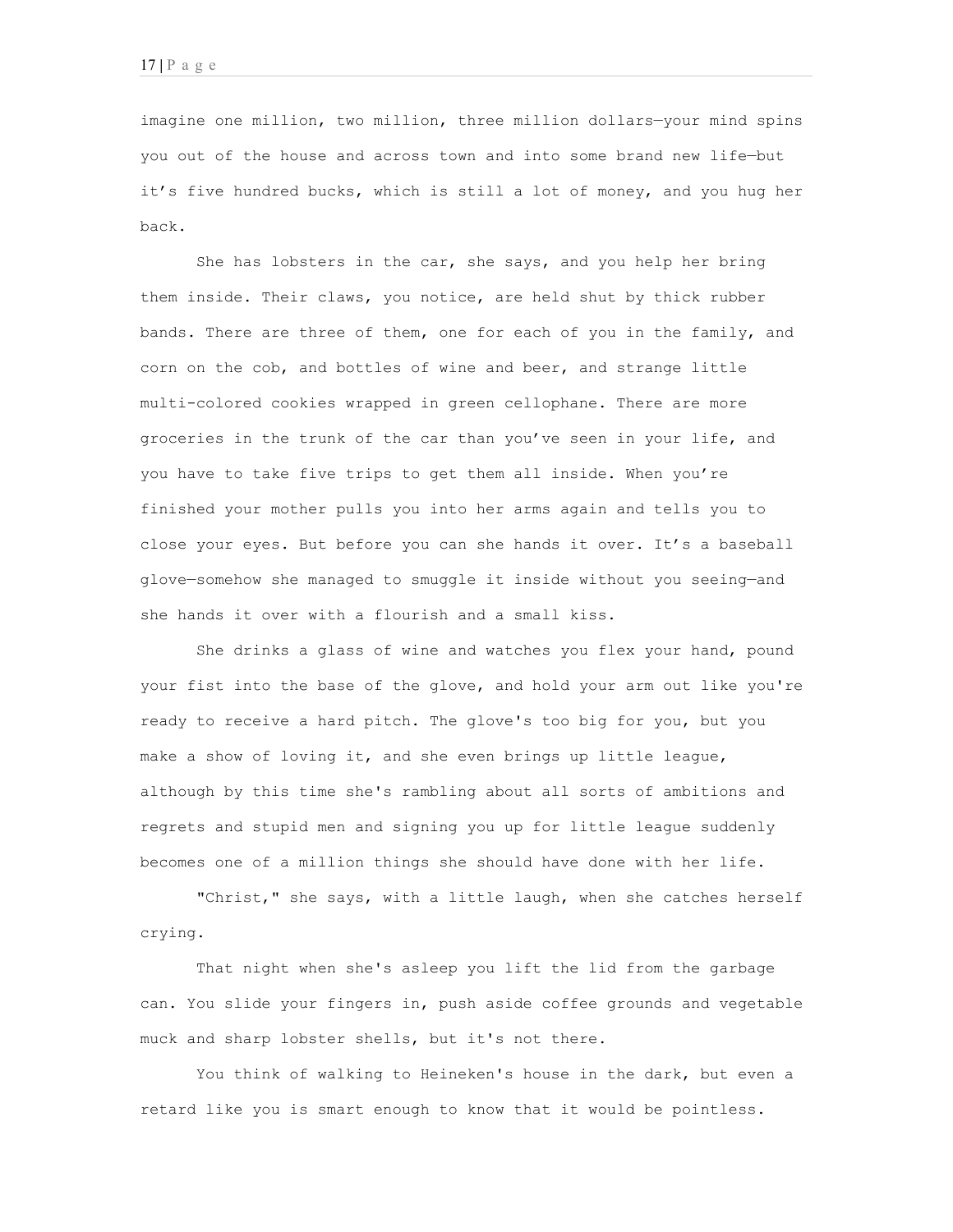When your brother comes in-he was supposed to be home hours ago-you are still awake, lying in the dark. "Where is it?" you say, with as much venom as you can bring up from your gut.

"Where is what?" he says. You can hear him pulling off his heavy shoes, dropping them to the floor. You'd push it a little more, but you know he'll push back, and you had your revenge anyway, because after waiting for him for an hour at dinner, you and your mother split his lobster between you.

"Forget it," you say.

"Forget what?" he says, with a snicker.

You are thinking of Heineken's stiff puppet face, the point of the scimitar. His features had been as much a mystery as the objects in the closet, and you wanted to nudge it to see if it would grimace the way you grimaced when you raised that single drop of blood on your thumb. Not even a nudge. A jab at the air and a flinch would have been enough. It would have been like a gift to you if he had just twisted his face to show a little pain. But he didn't do it, so why should you give him the repaired android with its ridiculous duct tape head? You'll have to be satisfied with this odd balance, this double withholding.

You don't know what he feels, though, or what he thinks. You've never even been in his room. You tell yourself you won't go back there.

## **Little Green Soldiers**

"Where is he then?" you ask. "Shut-up," Heineken says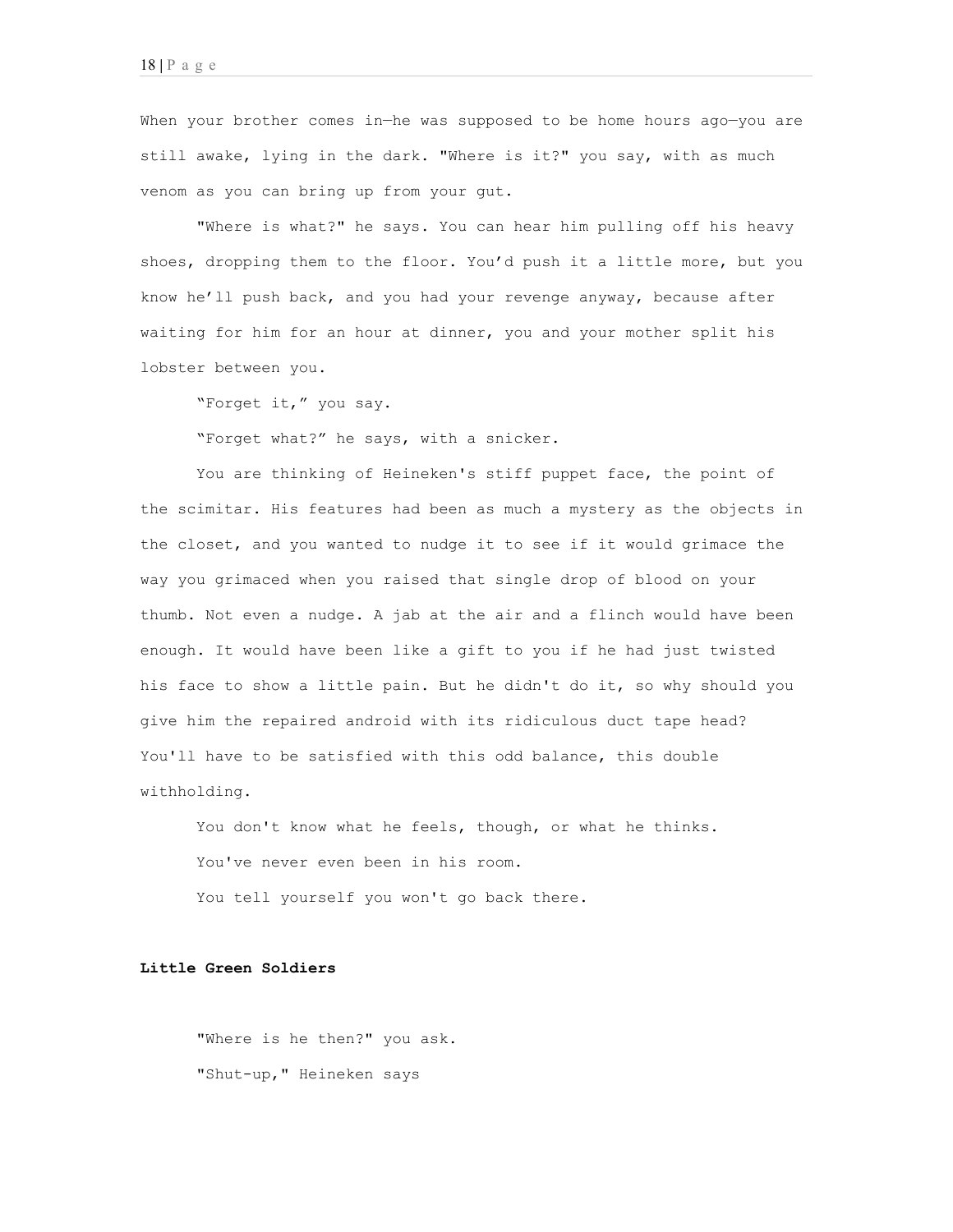You're standing in his yard throwing tennis balls up onto the roof of his garage. They slide down and you catch them and throw them up again. Sometimes one gets stuck in the gutter, and you poke at it with a broom handle until it pops free.

This is what passes for fun now. You haven't been inside in a week, ever since you held the scimitar in your hands and wore his brother's helmet on your head.

"You don't know, do you?" you say.

"Shut-up," he says. "Shut-up."

The summer is ending and when school starts in two weeks you know you're going to switch allegiances and attach yourself to a group of bruisers, like you did at the last school in Pittsburgh. Spitting, kicking, knotty-muscled kids who live in houses like your house. You are becoming one of these kids. Becoming isn't even the right word. You are one. And after that? In twenty years you will become *me*, and I will look for you over my shoulder as you scramble along the confused landscape of my history. In a way, you are as mysterious as that small space at the end of the hall, the missing brother. I am trying to rebuild you from scraps—smudged memories, damaged imagination. I guess I am trying to talk to you.

So when you get home you take your own pitiful little army men the man with the binoculars, the sharpshooter, the captain, and all the rest—and burn them with your brother's naked lady lighter. They move in slow motion as they melt. Their arms curl inward. Their knees buckle. Their heads bow in prayer, and then you bury them in unmarked graves along the wire fence at the back of the yard, stand up and brush the dirt from your jeans.